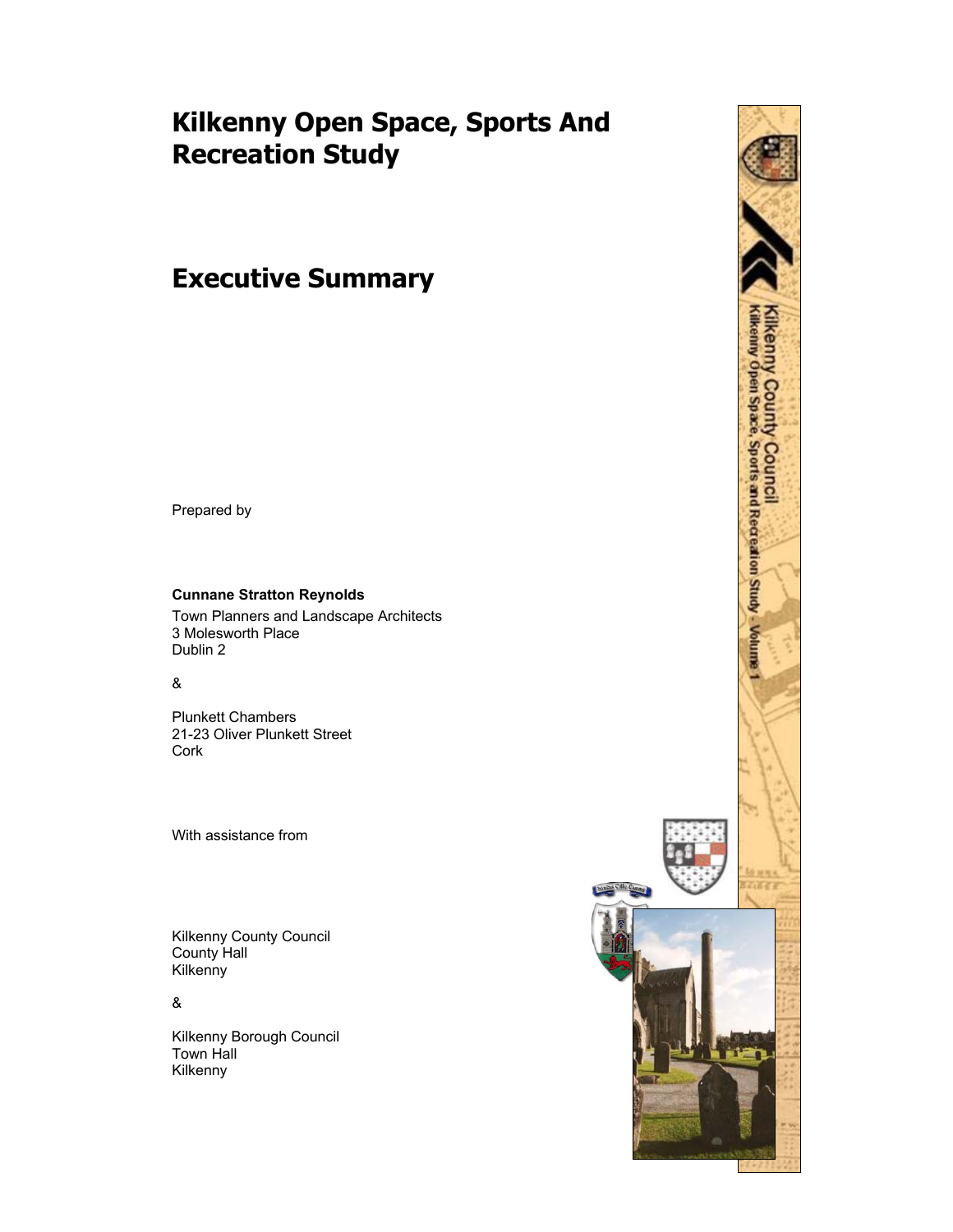# **EXECUTIVE SUMMARY – Volume One**

# **Sports and Recreation**

## **The Brief**

Cunnane Stratton Reynolds was retained by Kilkenny Borough Council and Kilkenny County Council with the expressed aim of preparing a Sports and Recreational Study for the entire County. In preparing this study CSR had regard to a wide range of issues. In summary the Brief for the Study required the following:

- (1) An audit of existing active sports provision and standards in qualitative and quantitative terms.
- (2) To carry out consultation with clubs governing organisations, key agencies and groups on future needs.
- (3) To assess future needs with regard to (a) current and likely future trends in urban recreation provision; (b) future demand having regard to population density, population profile and catchment areas; (c) identify future requirements through sample surveys; and finally (d) identify land / areas / strategically suitable for recreation development and correlate this to areas of need.
- (4) Identify the mechanism for provision through policies and actions for future recreation provision and management set in a Strategic Action Plan covering 10 years, with 3 / 5 years targets highlighting potential joint initiatives. This includes advising on the level of service from Kilkenny Borough Council and Kilkenny County Council
- (5) To consider open space areas and provisions.

# **The Study Area**

The study area for the overall commission was the entire County of Kilkenny along with adjoining areas of Cos. Carlow, Tipperary SR, and Laois. In essence it is one of the most far reaching and comprehensive sports and recreation reports carried out for any Local Authority in Ireland.

As an essential part of the study involved determining the level of sporting provision and need in the key urban area of the County, around Kilkenny City (and for the lands within easy reach of the City) a Facilities Planning Model has been used to assess facility provision. Qualitative Assessments of open space provisions and facilities were also carried out through surveys of established open spaces and facilities to compliment the use of the Facilities Planning Model. A qualitative approach was carried out exclusively in the area of the County around Waterford City due to difficulties in applying the Facilities Planning Model in that area.

# **Policy Frameworks**

There are a range of policy documents that are important to the development of sports and amenity strategies for the plan area. The background policy framework established the key objectives for the plan area. In summary, the key areas considered included:

- o National Sports Strategy, as established by "Targeting Sporting change in Ireland; Sport in Ireland 1997 to 2006 and beyond".
- $\circ$  A New Era for Sport which contains the Irish Sports Councils Strategy for the period 2000–2002.
- o Health Policy & the Implications of Amenity Provision for Health, Wellbeing, Sporting & Recreation Activities were also assessed in light of the Report of the Cardiovascular Health Strategy Group.
- $\circ$  Providing for All Ages Young to Old in light of the exclusion from sporting activities evidenced in the area for both the less physically able and mentally disabled. Similar issues were also considered in "Public Policy on Children's Play in Ireland: An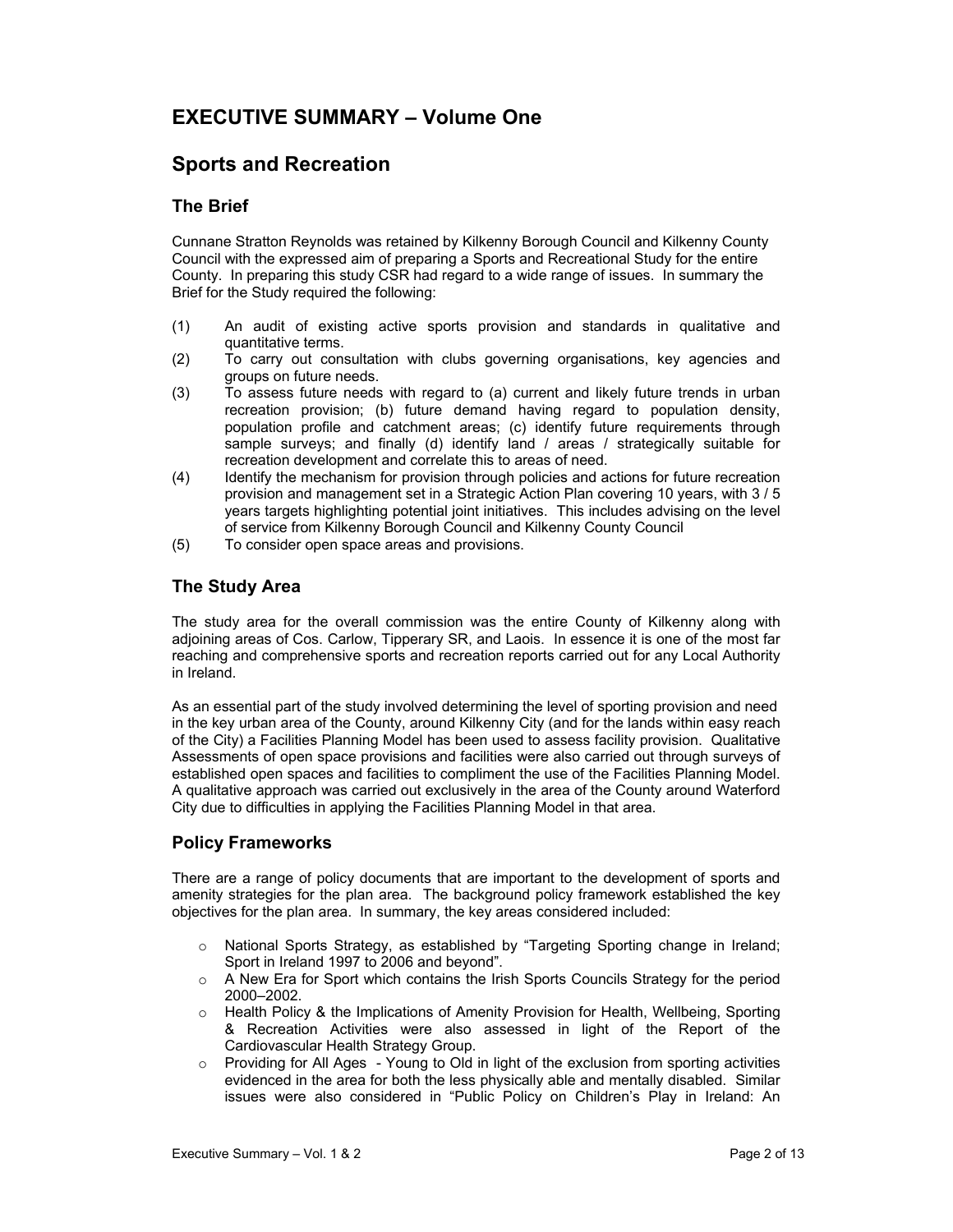Examination of Central and Local Government Policies on Children's Play in Public Areas"1.

Planning policies for the areas were also considered including the:

- o National Spatial Strategy 2002
- o County & Local Sports Policy
- o A Policy for the provision and maintenance of Parks, Open Spaces and Outdoor Recreation Areas (1987)
- o Kilkenny City Development Plan 2002
- o Kilkenny County Development Plan 2002

#### **Consultation**

Consultations were also carried out with a wide range of organisations, sporting bodies and special interest groups. These consultations demonstrated that a wide range of issues were relevant to the study including:

- i. The overuse of existing facilities.
- ii. Maintenance Issues.<br>iii A need for more facil
- A need for more facilities (including training facilities).
- iv. Access to facilities.
- v. Social inclusion.
- vi. Land availability.
- vii. Ancillary facilities (including changing rooms).
- viii. A demand for indoor facilities.
- ix. The distribution of facilities.
- x. Provision for new development areas.
- xi. The overwork of volunteers.
- xii. Poor participation rates.
- xiii. Poor fitness of young people.

Consultations were also held with the adjoining Local Authorities in order to determine their issues and to detail the proposed study objectives given the fact that the catchment of the Kilkenny City can reach into areas of Cos. Carlow, Laois and Tipperary (SR).

## **Facilities Audit**

The second element in the study was the identification and assessment of the established sporting provisions within the County.

The identification and evaluation of sporting facilities is intended to:

- a) Allow for an audit of their quality and condition.
- b) Allow for user surveys to be carried out to determine the nature and character of use of the facilities at peak times.

In total, in the order of 250 facilities were identified where sporting clubs carried out activities and games. In general these facilities ranged in quality and scale and the nature of provision and the opportunities for improvement differed through the County. A detailed assessment of the nature of provision is set out in the document but in summary the key findings included:

- 1. A determination that facilities in the area are relatively evenly distributed throughout the County but with a general tendency to concentrate on urbanised locations such as towns and villages.
- 2. A finding that the majority of facilities provided in the County are attached to educational establishments, while a large proportion are either provided by a club or

 $\overline{a}$ 

<sup>&</sup>lt;sup>1</sup>The Children's Research Centre, TCD, June 1999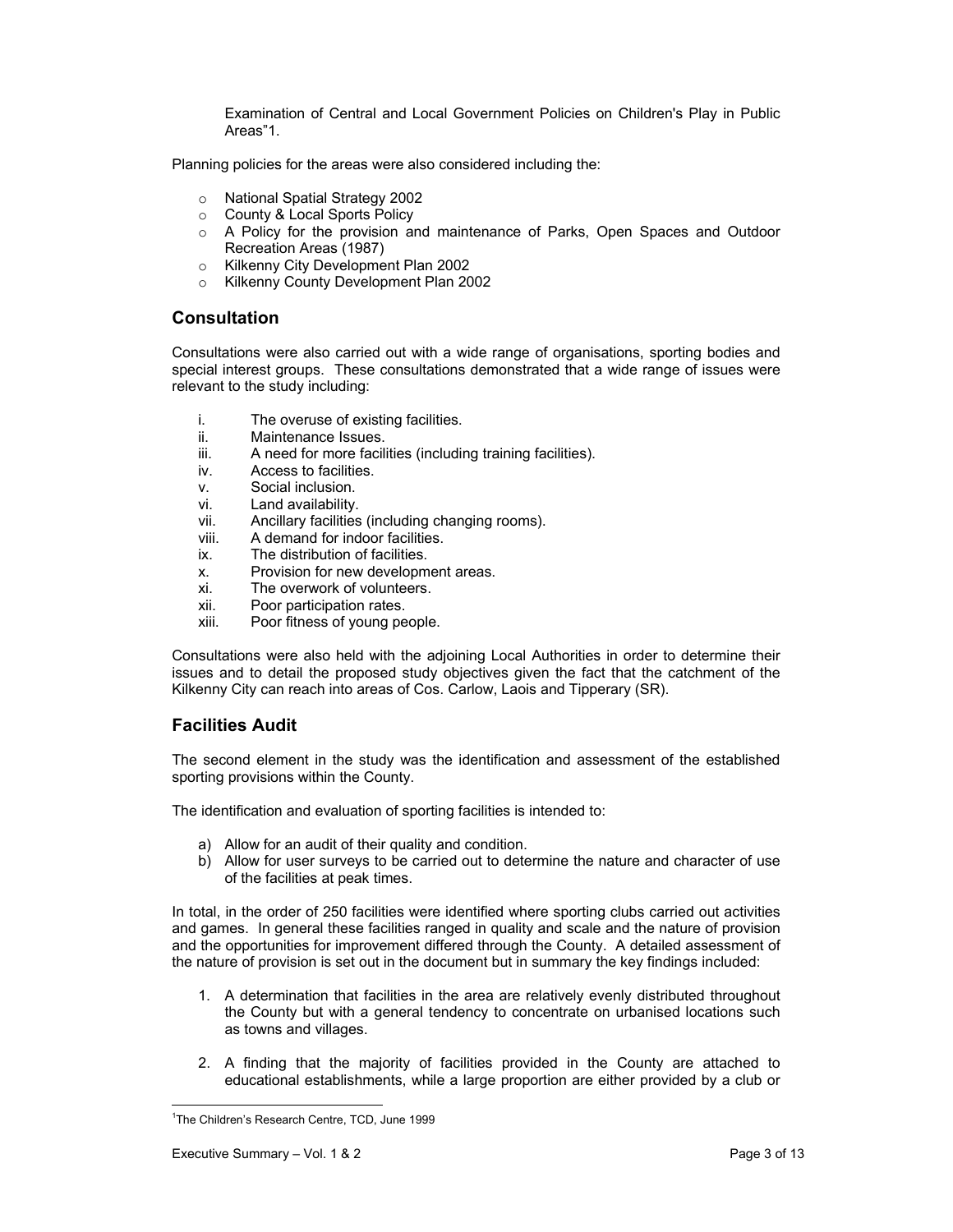are private facilities. This is particularly important for future provision and the dual use of facilities, such as educational establishments, to provide for public needs and use. A positive step in this regard has been made by the Co. Kilkenny VEC, their recommendation for the development of Local Sports Advisory Boards<sup>2</sup> and the promotion of the Local Sports Partnership application.

- 3. The main or dominant use of sports facilities was principally that of the field sports such as soccer and hurling / gaelic football.
- 4. The outputs demonstrate that areas such as Kilkenny City, in terms of total facility provision, have above average provisions in facilities such as soccer, rugby, basketball and handball for instance but below average provision in gaelic sports. While this is consistent with the fact that most gaelic sports are carried out at club facilities, it also substantiates a frequent issue emerging at public consultation phases that limited pitch availability occurs in GAA team sports in the city area.

Qualitative Assessments of facilities were also carried out which found that the majority of facilities were of a relatively poor quality, with limited changing, playing and spectator facilities.

# **Facilities Use**

An assessment of facilities use was also carried out in the study through the application of the Facilities Planning Model by the University of Edinburgh. This model considers the participation levels in a range of sporting activities, assesses facilities demand and identifies unmet provision / future demands and the areas of need.

The review of facilities concentrated on active sports and amenity facilities providing for activities such as;

- (1) Hurling, Gaelic Football, Camogie
- (2) Handball
- (3) Soccer
- (4) Athletics
- (5) Swimming
- (6) Rugby
- (7) Hockey
- (8) Indoor Sports Activities
- (9) Golf
- (10) Multi-gym
- (11) Boxing
- (12) Tennis

However, this review process was also informed by approximately 900 household surveys carried out throughout the area within which the FPM is applied. The representative data returned from these areas is important as it identifies:

- $\circ$  Certain sports and amenities not catered for on a formal basis within the model area but for which a demands occurs (e.g. bowling alleys).
- o Sports and amenities that are used by older, or less physically able, age groups may be catered for at facilities in off – peak periods.

In summary, the FPM has identified that there is a large under provision in the area's sports facilities and that additional sports facilities should be developed and existing facilities retained.

 2 Local Sports Advisory Boards are a means of promoting the more efficient use of local sports (primarily education facilities) and amenity resources.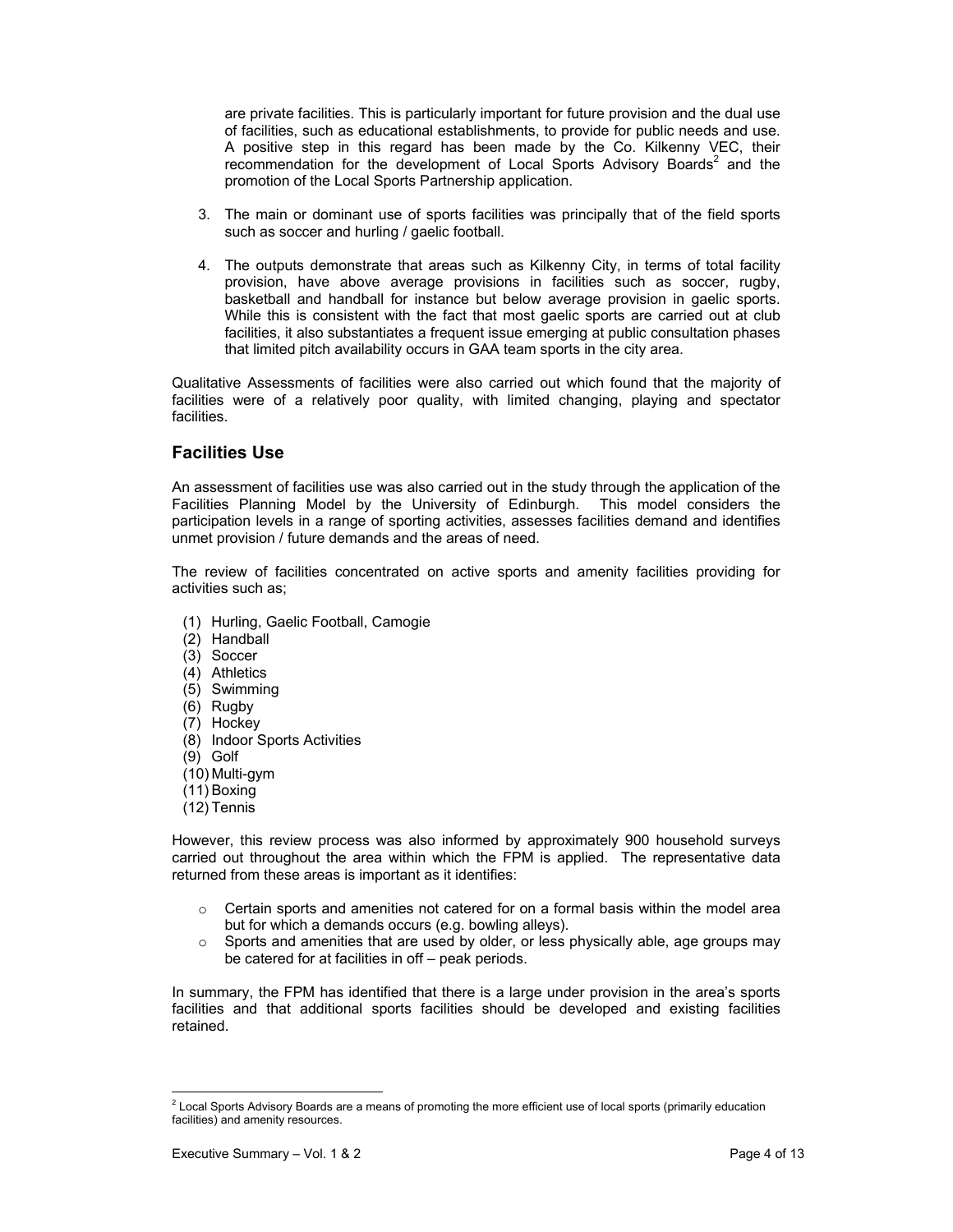# **Policies**

Having regard to the FPM outputs, and also the need to encourage the development of a more strategic approach to sports and amenity provision the overall approach of the study is to ensure that current and future needs are:

- i. Guided by appropriate polices and recommendations.<br>ii. Reflect the need to develop a hierarchy of sports and i
- Reflect the need to develop a hierarchy of sports and recreations opportunities.
- iii. Targeted geographically.
- iv. Implemented and promoted by all statutory undertakers in the area.
- v. Appropriately funded.

The Local Authorities for the area have previously developed a comprehensive set of policies and recommendations to guide development decisions in the City and County. In light of the consultations carried out, the facilities audit and patterns of facility use emerging from the surveys and consultations it is recommended that the established policies of the County and City Development Plan are amended to reflect the emerging trends in provision and demand. Importantly, the need to recognise the potential of new development to provide necessary amenity provision must be recognised. A hierarchy of development has been identified by which new development will have to provide facilities depending on the size of development. These amenity Development Thresholds are set out below.

#### **Amenity Development Thresholds**

| <b>Site Capacity</b> | Minimum quantity and type of leisure facilities required                                                                                                                                                                                                                                                                                                                                                                                                                                                                                   |  |  |
|----------------------|--------------------------------------------------------------------------------------------------------------------------------------------------------------------------------------------------------------------------------------------------------------------------------------------------------------------------------------------------------------------------------------------------------------------------------------------------------------------------------------------------------------------------------------------|--|--|
| No. of Dwellings     |                                                                                                                                                                                                                                                                                                                                                                                                                                                                                                                                            |  |  |
| $25$                 | Development Contribution in lieu of Open Space or 2.4 hectares per<br>1,000 people (a minimum of 0.25 hectares must be provided)                                                                                                                                                                                                                                                                                                                                                                                                           |  |  |
| 25 or over           | Active Amenity Open space 2.4 hectares (6 Acres) per 1,000 people<br>(a minimum of 0.25 hectares must be provided)                                                                                                                                                                                                                                                                                                                                                                                                                         |  |  |
| $100 - 199$          | Public open space to include a Neighbourhood Play Area.                                                                                                                                                                                                                                                                                                                                                                                                                                                                                    |  |  |
| $200 - 499$          | Equipped public open space to include:<br>One full size grass sports pitch;<br>One local Play area; and<br>One court multi-use games area with Community association/club<br>movement.                                                                                                                                                                                                                                                                                                                                                     |  |  |
| $500 - 599$          | Public space to include:<br>One full size grass sports pitch;<br>One district play area or one local play area and additional<br>neighbourhood play areas;<br>One court multi-use games area and<br>Two tennis courts / basketball courts etc.                                                                                                                                                                                                                                                                                             |  |  |
| $600 +$              | Equipped public open space to include<br>Two full size grass sports pitches;<br>One district play area or one local play area and additional<br>neighbourhood play areas;<br>One court multi-use games area, and two tennis courts / basketball<br>courts etc.                                                                                                                                                                                                                                                                             |  |  |
| $1,000+$             | One community / leisure Building including full size badminton /<br>basketball court with community association / club movement<br>Equipped public open space to include;<br>Two full size grass sports pitches;<br>One district play area or one local play area and additional<br>neighbourhood play areas;<br>One court multi-use games area; and two tennis courts / basketball<br>courts etc.<br>One community leisure building including full size badminton /<br>basketball court with community association /club movement within. |  |  |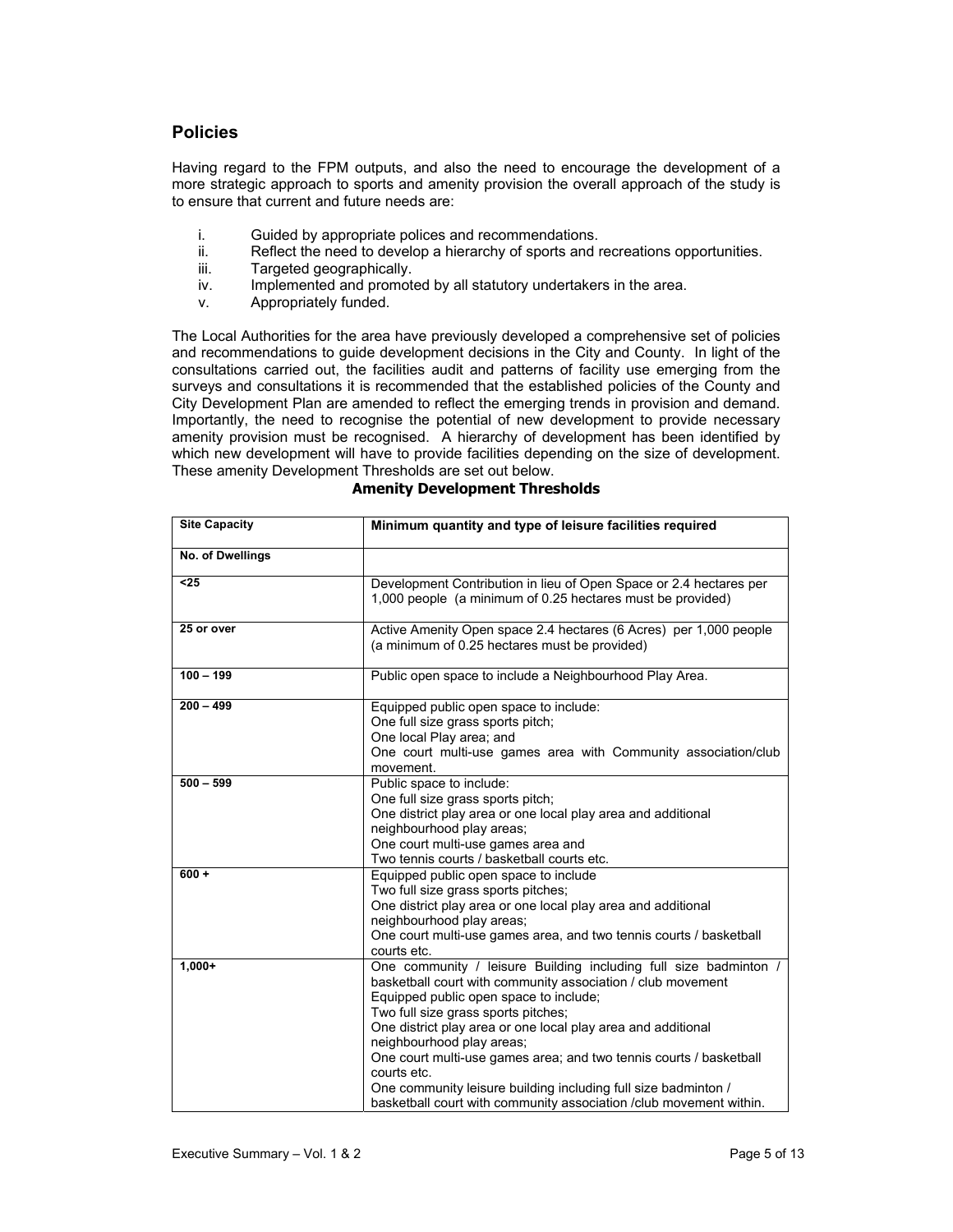Similarly, a hierarchy of facility development, and a protocol for facility development are also recommended for the future development of sports and amenity facilities. The protocol and hierarchy are as follows:

#### *Protocol*

The following protocol should be considered as a sequential approach to developing or improving (where existing) facilities.

- a. **Bring into use a redundant or infrequently used facility.** This could be a redundant sports hall or a community hall that is not used for recreational or sports facilities.
- b. **Make better / more frequent use of existing sports facilities.** For example, bring an existing school into dual use so that it can be used outside school hours and at weekends.
- c. **Improve management procedures within existing facilities.** This would be considered as a final opportunity to improve facilities before embarking on physical works.
- d. **Refurbish facilities within the existing footprint.** This will usually not require planning permission and is an option before physically extending existing facilities. This may involve moving existing walls / pitches catering for other uses.
- e. **Extend existing facilities.** This may entail physically extending facilities and the physical footprint of the existing sports facility. It may entail providing for other sports (i.e.) providing new rather than shared pitches as indicated in (d) above.
- f. **Provide a new stand alone facility.** This should be considered as a last option once options (a) to (e) have been explored.

*Hierarchy Components* 

| Guide to Hierarchies                                 |                                                                                                      |                                                                              |                                                        |                                                                                                                                                                                                                                     |
|------------------------------------------------------|------------------------------------------------------------------------------------------------------|------------------------------------------------------------------------------|--------------------------------------------------------|-------------------------------------------------------------------------------------------------------------------------------------------------------------------------------------------------------------------------------------|
| <b>LEVEL</b>                                         | <b>REGIONAL</b>                                                                                      | <b>CITY/SUB</b><br><b>COUNTY CO.</b>                                         | <b>DISTRICT</b>                                        | <b>NEIGHBOURHOOD</b>                                                                                                                                                                                                                |
| <b>OPTIMUM</b><br><b>LOCATION</b>                    | On national road.<br>Located in environs<br>of Kilkenny City if<br>possible.                         | Convenient<br>national roads.<br>Located on<br>convergence of<br>bus routes. | On bus routes                                          | Accessible to pedestrians<br>and non-car users.                                                                                                                                                                                     |
| <b>CATCHMENT IN</b><br><b>KMS</b>                    | 50-75km                                                                                              | 10-20km                                                                      | 3-10 km                                                | $1-2km$                                                                                                                                                                                                                             |
| <b>ACCESS</b>                                        | University students,<br>and national teams.<br>national and<br>regional elite teams<br>and athletes. | Public, clubs and<br>local elite                                             | Public and<br>clubs                                    | Public and community based                                                                                                                                                                                                          |
| <b>SPORTING</b><br><b>FACILITIES-</b><br><b>POOL</b> | 50m x 20m                                                                                            | $25m \times 6m$                                                              | None / Leisure                                         | None                                                                                                                                                                                                                                |
| <b>HALL</b>                                          | 12 min state of the<br>art facility<br>designated for<br>specific purposes.                          | 6 plus suite of<br>smaller halls                                             | 4 plus                                                 | $\overline{2}$                                                                                                                                                                                                                      |
| <b>PITCHES</b>                                       | High quality<br>training                                                                             | Suite of pitches<br>for training/local<br>leagues                            | 1/2 pitches<br>training/local<br>leagues               | 1 no pitch training                                                                                                                                                                                                                 |
| <b>MULTIPURPOSE/</b><br><b>SYNTHETIC</b>             | No. full size 2 ATPs<br>(Astro Type Pitch)                                                           | 1 No. full size<br>multifunctional<br>Astroturf and 1<br>No. full size ATP   | 1 No. full size<br>multifunctional<br>Astroturf.       | 1 No. training all weather<br>pitch.                                                                                                                                                                                                |
| <b>LIGHTS</b>                                        | Television/<br>competition quality                                                                   | Astroturf and<br>ATP at<br>competitive level                                 | Astroturf at<br>competitive<br>level/training<br>level | Lights to training standard.<br>Where appropriate no lighting<br>should be considered in<br>areas where passive<br>observation cannot be<br>encouraged at after dark<br>times. (e.g. sports pitches /<br>play areas not adjacent to |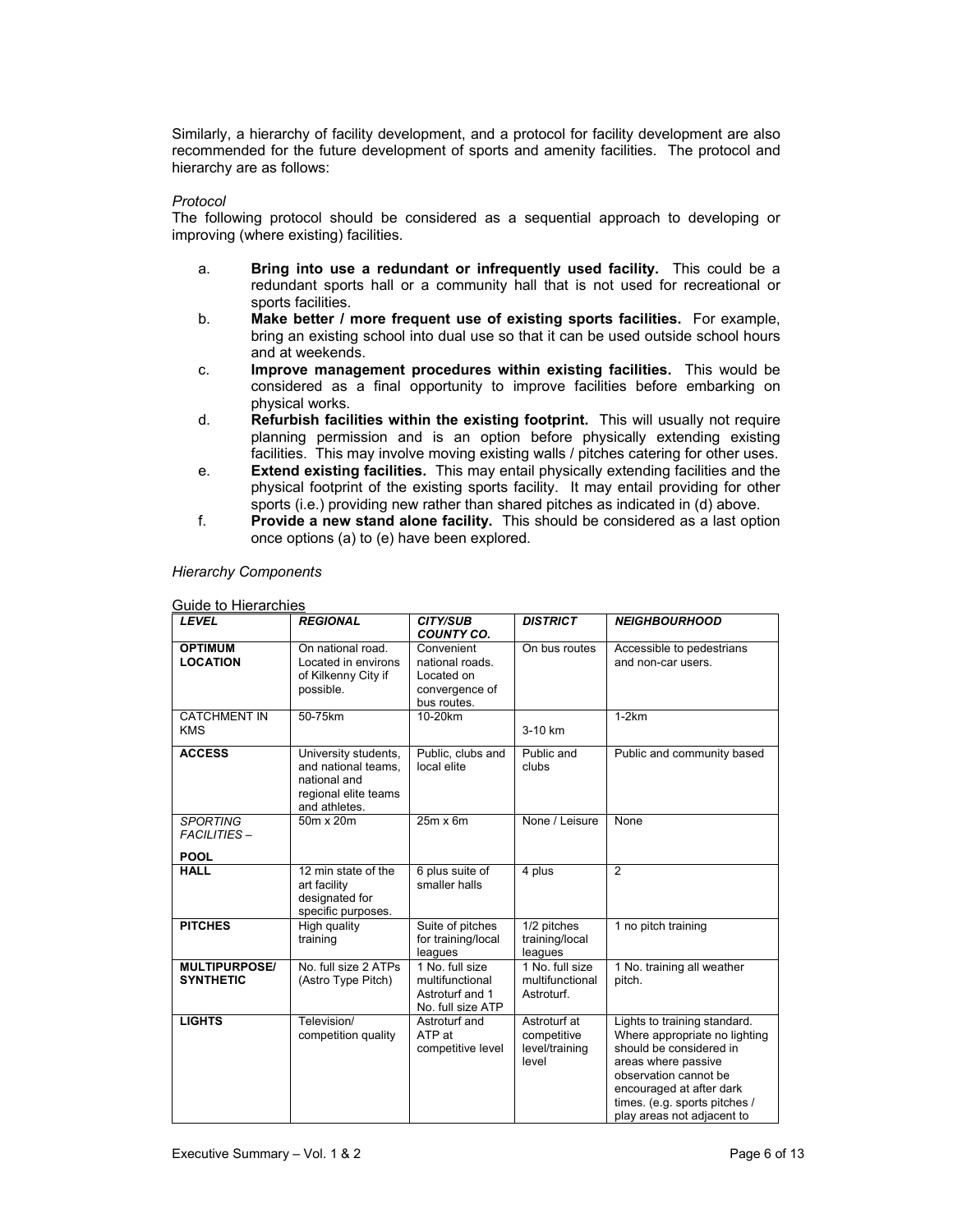|                                                          |                                                                                      |                                             |                                                                           | housing areas, schools or<br>clubs or in park areas that<br>cannot be directly observed). |
|----------------------------------------------------------|--------------------------------------------------------------------------------------|---------------------------------------------|---------------------------------------------------------------------------|-------------------------------------------------------------------------------------------|
| <b>LEVEL OF</b><br><b>SPORTING</b><br><b>PERFORMANCE</b> | Excellence/<br>Performance<br>Competition<br>specialist<br>(specialist<br>equipment) | Performance                                 | Competition/<br>Recreation                                                | Recreation                                                                                |
| <b>ACTIVITIES-</b><br><b>DAYTIME</b>                     | <b>Exclusively sport</b>                                                             | Sport mainly but<br>health and<br>community | Sport,<br>recreation.<br>health and<br>community                          | Recreation, health and<br>community                                                       |
| <b>NIGHTIME</b>                                          | <b>Exclusively sport</b>                                                             | Sport                                       | Sport,<br>recreation and<br>community                                     | Recreation and community                                                                  |
| <b>PLAY AREAS</b>                                        | None                                                                                 | None                                        | District play<br>area as per<br>open span<br>study<br>recommendati<br>ons | Neighbourhood play area as<br>per open space study<br>recommendations                     |
| <b>CHILD CARE</b><br><b>FACILITIES</b>                   | Yes                                                                                  | Yes                                         | Optional                                                                  | Optional / Not Necessary                                                                  |
| <b>AMENITIES</b>                                         | Substantial<br>parking;<br>100 spaces;<br>restaurant:<br>accommodation               | Parking up to<br>100 spaces;<br>restaurant  | Up to 50<br>parking<br>spaces; cycle<br>racks;<br>refreshment<br>area     | Up to 15 car parking spaces;<br>cycle racks; good pedestrian<br>and disabled access       |

# **Delivery**

The overall aim of the Study is to identify and meet the recreational needs of Kilkenny City and its Environs, provide for the needs of the County as a whole and to meet these needs with an integrated strategy capable of delivering, maintaining and managing the facilities to meet these needs.

To provide for this integrated approach three key issues must be considered in the development of an effective response. These include:

- i. Funding
- ii. Management / Human Resources
- iii. Implementation and Integration

A range of different funding sources were identified including, The National Development Plan, Section 48 of the Planning and Development Act 2000, Public Private Partnership, The Department of Arts, Sports and Tourism. However, more innovative approaches to the funding and development of facilities should be pursued, including obtaining facilities as a 'planning gain' to housing developments, promoting the development of Local Sports Advisory Boards and developing joint public / private access to existing facilities.

The delivery of the commission is not simply tied to funding and finance availability, management procedures to deliver the commission must also be considered. The development of additional amenity facilities and improved management of existing facilities is recommended. The improved management of existing open space facilities and the development of new facilities either solely by the Council or in conjunction with other local groups will require the development of a specific responsibility within the Council for Parks and Open Space provision and maintenance. Similarly, in order to coordinate and develop sports and recreation provisions within the County the appointment of a **Sports and**  Recreation Officer<sup>3</sup>, preferably jointly between the Borough Council and County Council should be considered.

 3 This could be a joint role with the Local Sports Co-ordinator appointed by the County Development Board / through any Local Sports Partnership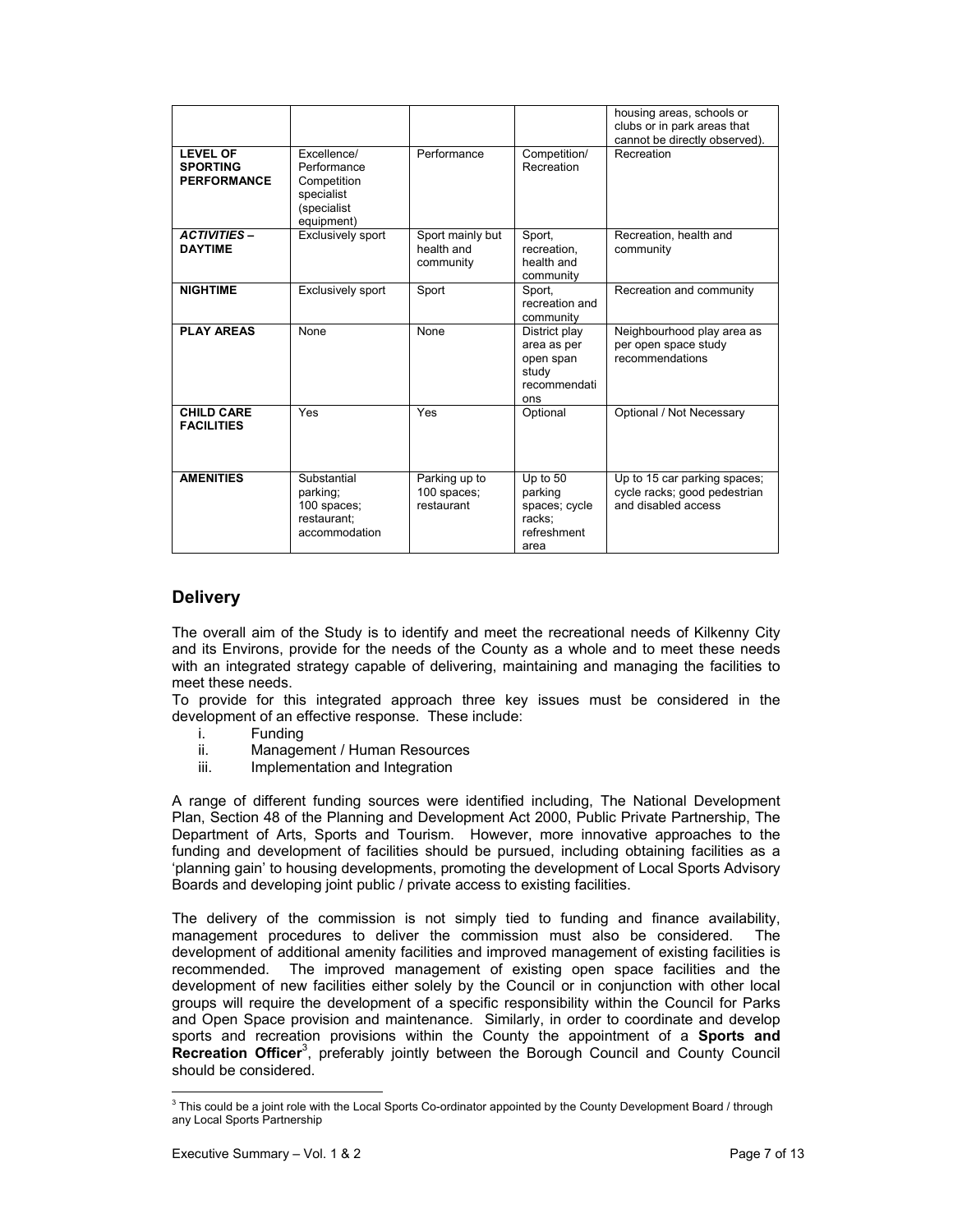# **Targets**

One of the objectives of the study was to identify a Strategic Action Plan covering 10 years, with 3 / 5 years targets highlighting potential joint initiatives. This includes advising on the level of service from Kilkenny Borough Council and Kilkenny County Council. While the level of service available from the Council will depend on the availability of funding and the implementation of staffing recommendations, a range of key objectives and targets are set out below for the coming years

#### **Strategic Targets; Years 2002 – 2005**

While not a definitive time table the following are key sets of recommendations and an indicative sequencing for their commencement. It is recommended that given the changing nature of sports participation, population change and facility provision that a plan, monitor and review process is adopted to allow sports facility provision to be monitored and assessed. In light of this a review period for implementation and planning has been identified for the period 2006 – 2009 (this should integrate with the County Development review process).

| Yr 2003 | Adopt Sports and Amenity Strategy                                                             |
|---------|-----------------------------------------------------------------------------------------------|
|         |                                                                                               |
| Yr 2003 | Consider Ammending Development Plans to incorporate revised sports<br>and recreation policies |
| Yr 2004 | Identify and agree organisational changes necessary                                           |
| Yr 2004 | Appoint Sports and Recreation Officer                                                         |
| Yr 2004 | Issue Calls For Proposals for Improvements                                                    |
| Yr 2004 | Identify Capital infrastructure requirements                                                  |
| Yr 2004 | Identify facilities in geographic areas of needs                                              |
| Yr 2004 | <b>Identify Joint Initiatives</b>                                                             |
| Yr 2004 | Review Local Sports Advisory Board Locations and Progress                                     |
| Yr 2005 | Prepare / Revise Section 48 Development Contribution Scheme (on<br>area basis if necessary)   |
| Yr 2005 | Review Local Sports Advisory Board Locations and Progress                                     |

#### **Strategic Targets; Years 2006 – 2009**

| Yr 2006 | Review Staffing and Organisational Arrangements for Implementation                                                   |
|---------|----------------------------------------------------------------------------------------------------------------------|
| Yr 2006 | Review implementation of County, District and Neighbourhood facility<br>development.                                 |
| Yr 2006 | Review Local Sports Advisory Board Locations and Progress                                                            |
| Yr 2007 | Review Amenity provision as part of housing development.                                                             |
| Yr 2007 | Commence review of sports and amenity facility development as part of<br>the County Development Plan Review Process. |
| Yr 2007 | Review Local Sports Advisory Board Locations and Progress                                                            |
| Yr 2008 | Review expenditure and infrastructure requirements                                                                   |
| Yr 2008 | Review Local Sports Partnership                                                                                      |
| Yr 2008 | Review Local Sports Advisory Board Locations and Progress                                                            |
| Yr 2009 | Review joint initiatives and management of opens spaces                                                              |
| Yr 2009 | Review funding arrangements                                                                                          |
| Yr 2009 | Review Local Sports Advisory Board Locations and Progress                                                            |

# **Proposals**

A wide range of proposals (based on the hierarchy of facilities identified as an ideal recommendation) have been set out including:

- $\circ$  The development of a City / County level sports / Amenity facility in Kilkenny City and its environs through linkage of existing and proposed developments. This is likely to require an integrated management / development / marketing plan.
- o The development of Sub County level facilities in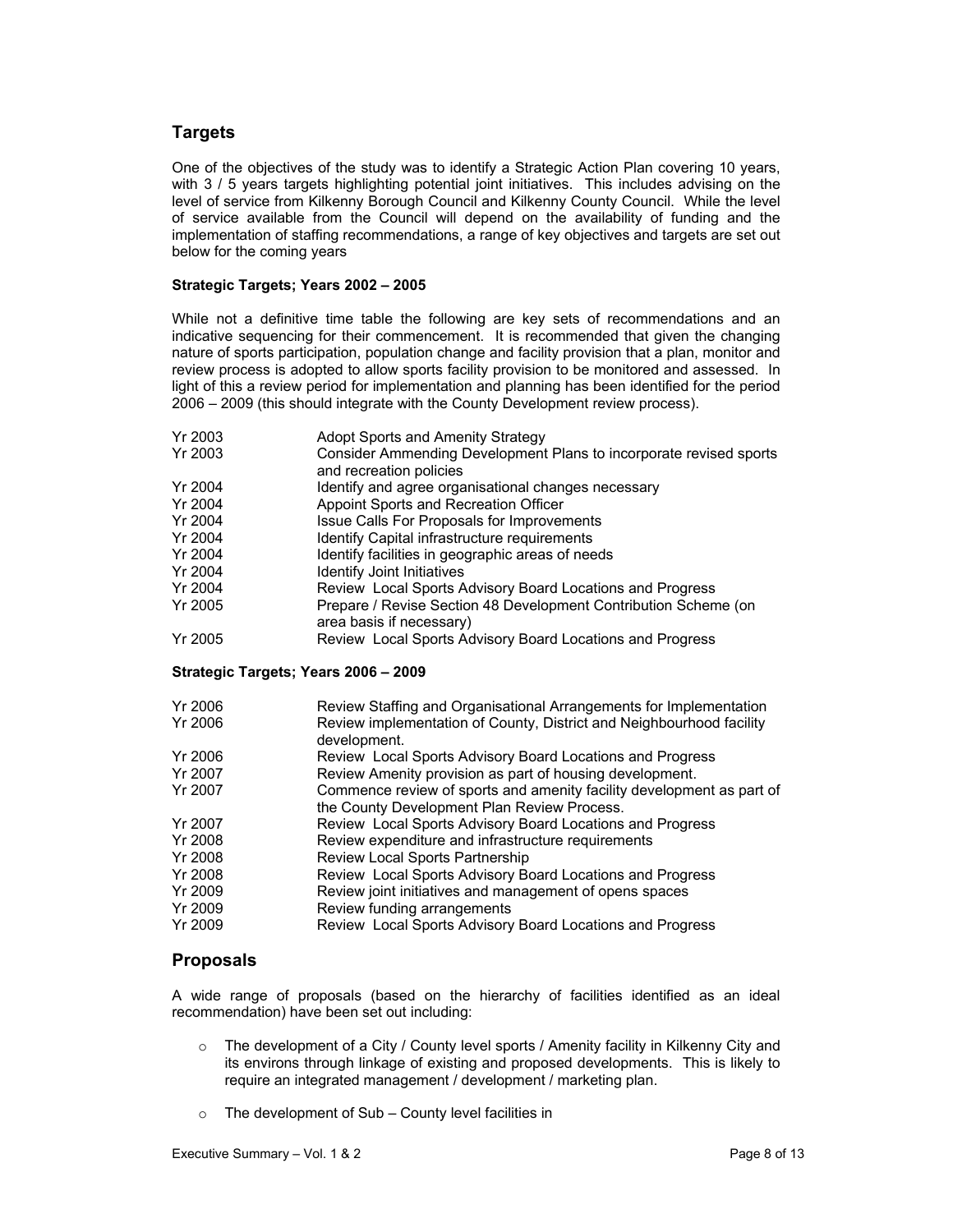**Thomastown** Castlecomer Ferrybank

Specific recommendations are set out for the development of sports and amenity facilities in Ferrybank given the fact that it is so close to Waterford City.

 $\circ$  Given the catchment areas identified the opportunity also exists for the development of additional District Facilities in North and South Kilkenny areas. Appropriate locations include:

Piltown Graiguenamanagh **Johnstown Mullinavat Callan** 

All of these locations, and their catchments, are geographically separate from surrounding major urban settlements and the provision of a district level facility in these areas would contribute to the development of sports and amenity provision.

In all other areas neighbourhood facilities should be developed on the basis of the criteria set out above and the Facility Development Protocol set out in above. No specific locations have been identified for the development of neighbourhood facilities although there are a wide range of locations that are suitable for the development of neighbourhood amenity facilities. These facilities should in general be prioritised for development in DED's with an increasing population.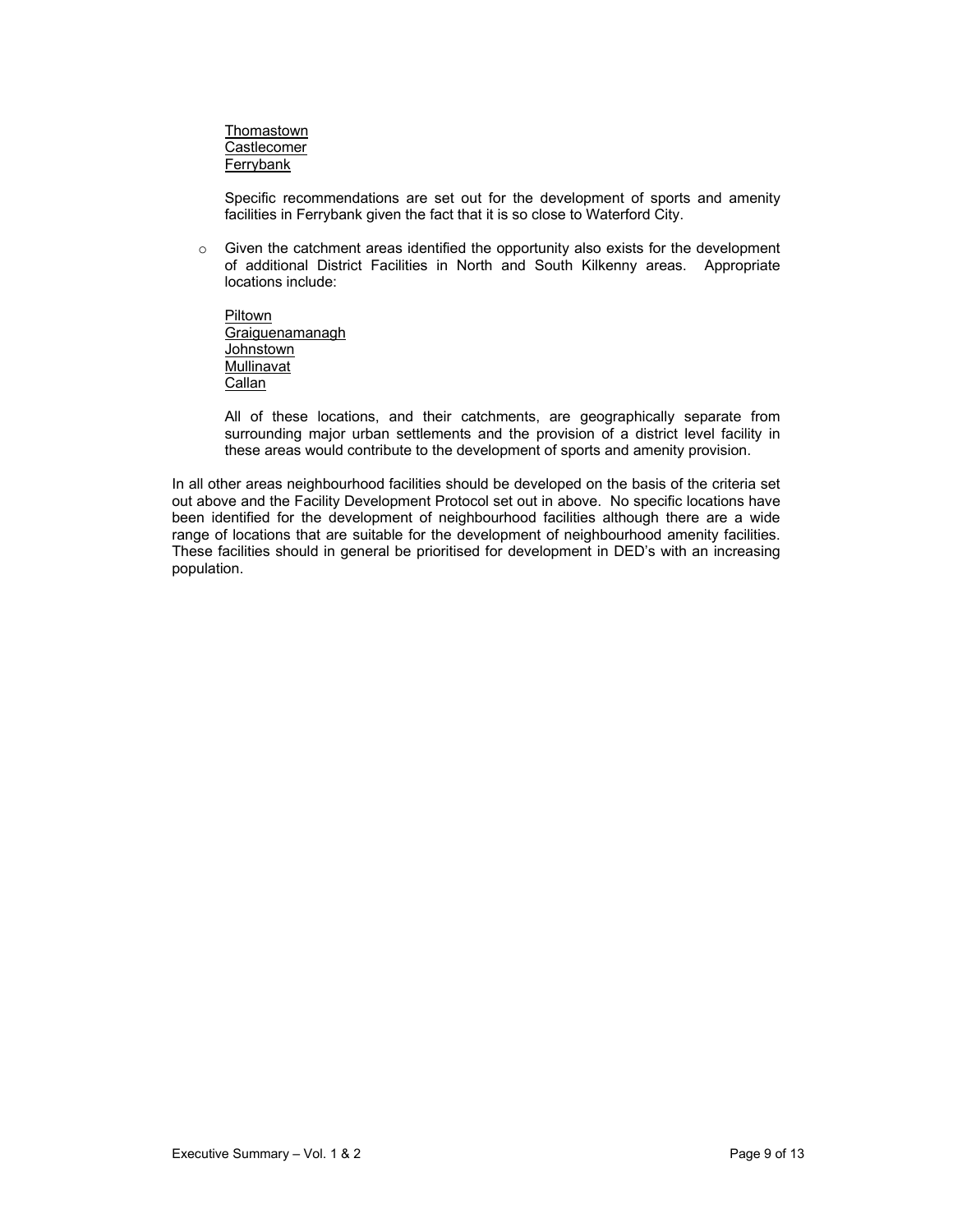# **EXECUTIVE SUMMARY – Volume Two**

# **Open Space Assessment**

# **The Brief**

The aim of this study is to review the existing open space resource in terms of function and quality, with the objective of establishing what is the existing capacity and potential to meet the city's and county's needs in terms of amenity and recreation and / or alternative uses of dysfunctional spaces as appropriate.

The existing provision is assessed against recognised standards and highlights the shortfall.

## **The Study Area**

The study area covers Kilkenny City and Kilkenny County. As part of the analysis the following have been carried out:-

- (a) On ground analysis,(each site visited)
- (b) desk top studies
- (c) public consultation.

# **Assessment of Open Space Provision**

Extensive surveys were carried out for all individual open spaces including waterfront corridors.

The findings of the assessment and analysis are as follows:

#### **Kilkenny City**

- 1. The open space as defined by the zoning objectives map for Kilkenny City shows a quantity of open space greater than that required by the present standard in the Development Plan.
- 2. The amenity value, the quality and the functionality of the existing spaces is poor.
- 3. There is no quality play provision within most open spaces surveyed.
- 4. There is no dedicated department to develop and manage open space within the city and county.
- 5. Open space resource at a local level requires redesign and redevelopment to maximise its potential and quality.
- 6. There is a unique water resource both ecological / green and urban / hard associated with the Nore river corridor, with the potential to embellish the image and civic attractions of Kilkenny city.
- 7. There is a need for a hierarchy of open space provision to ensure a clear function / purpose for each open space provided. This will inform day to day decision making re individual facilities and avoid duplication and / or under-provision.
- 8. Open space in Kilkenny should provide visual enhancement to the fabric of the city, whether as a recreational amenity or not.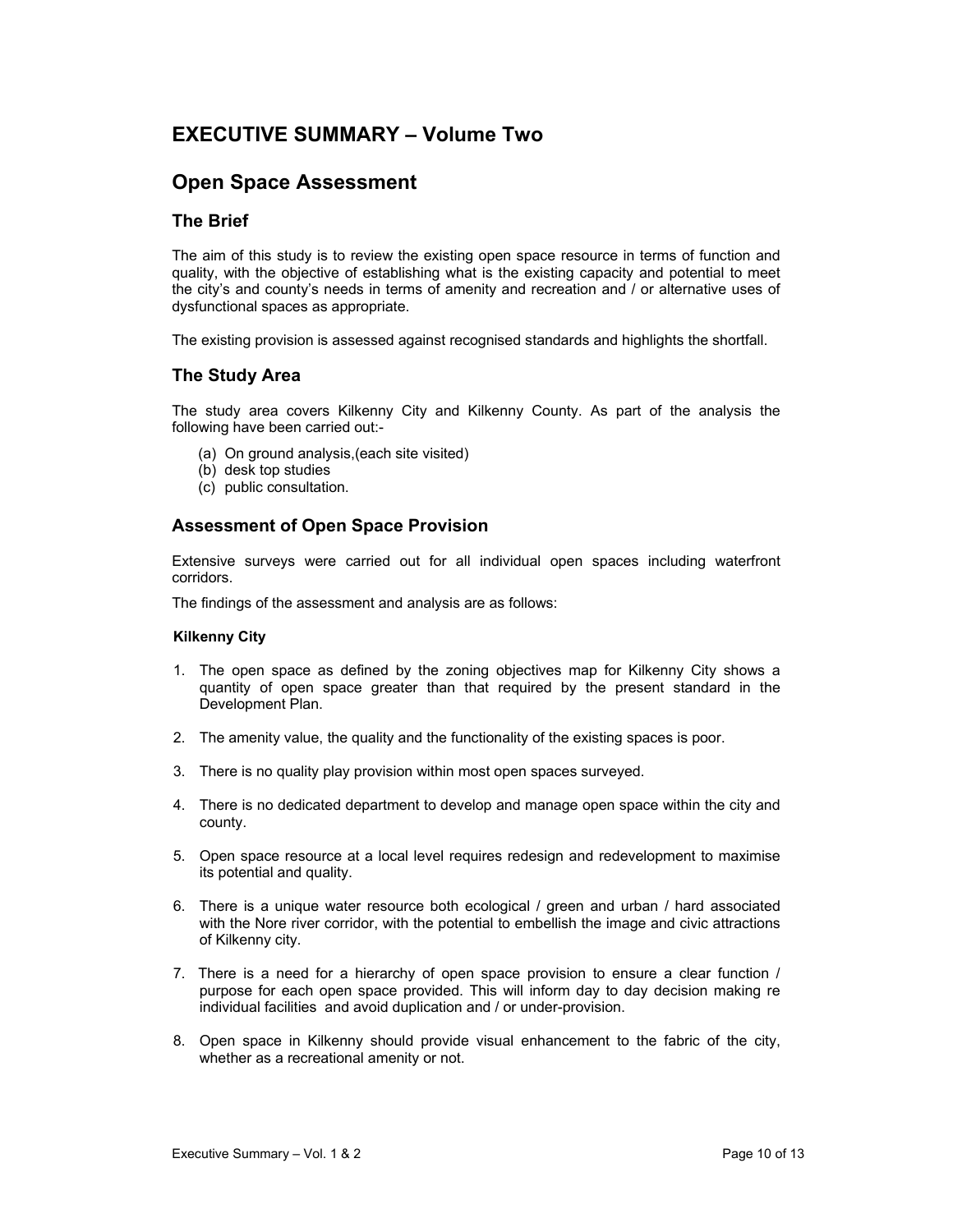#### **Kilkenny County**

- 9. County towns are generally well provided for with an attractive surrounding countryside context – walks, natural areas, woodlands etc, and individual sports clubs often have their own facilities, however, in general, each town / village requires consolidation or enhancement of at least one existing green / space or creation of new greens or town parks as a focal point for social and community events and informal provision for miscellaneous recreational activities
- 10. Kilkenny City and County have no dedicated department to develop and manage open space within the city / county.
- 11. The issue of public liability should not be a deterrent to providing equipped play areas as long as recently adopted and recognised EU standards are followed.
- 12. There is a need for a strategic vision of open space in the city and county and its role in
- The promotion of Kilkenny as a city with a high quality of life.
- The potential to create networks of open spaces.
- The development of Kilkenny City, County and the Nore / Barrow region and its niche in the leisure and tourism market, building on it's established heritage attractions.

# **Recommendations**

#### **Provision of Open Space**

- 1. Adopt an open space strategy for the city and its environs.
- 2. All policies should be guided by the need to provide a balanced range and hierarchy of open spaces and locations throughout the Study Area and by providing access to all.
- 3. Communities in the City and County should be involved in an informed way in local redevelopment plans involving improved open space, footpath creation and particularly infill development.
- 4. Due to the strategic nature of the proposals in Kilkenny City impacting on recreation, housing, community development, urban and economic development, tourism and city image it may be appropriate to set up an interdepartmental task force to direct and manage the recreation strategy.
- 5. Put in place appropriate cross-departmental structures to manage and develop the open space strategy, and provide sufficient resources to implement it.
- 6. In consultation with local communities, provide one publicly managed town park or village green in the each county town and village addressed in the Study Area.

#### **Design, Quality and Management of Open Space**

7. An immediate priority within the strategy should be to upgrade and facilitate the improved design, maintenance and management of existing open spaces both in the City and County.

#### **Provision of Play Facilities**

- 8. In consultation with communities, plans for the improvement, maintenance and management of local facilities should be developed with an emphasis on the early provision of quality children's play areas.
- 9. For the provision of Play Areas the City and County Councils should: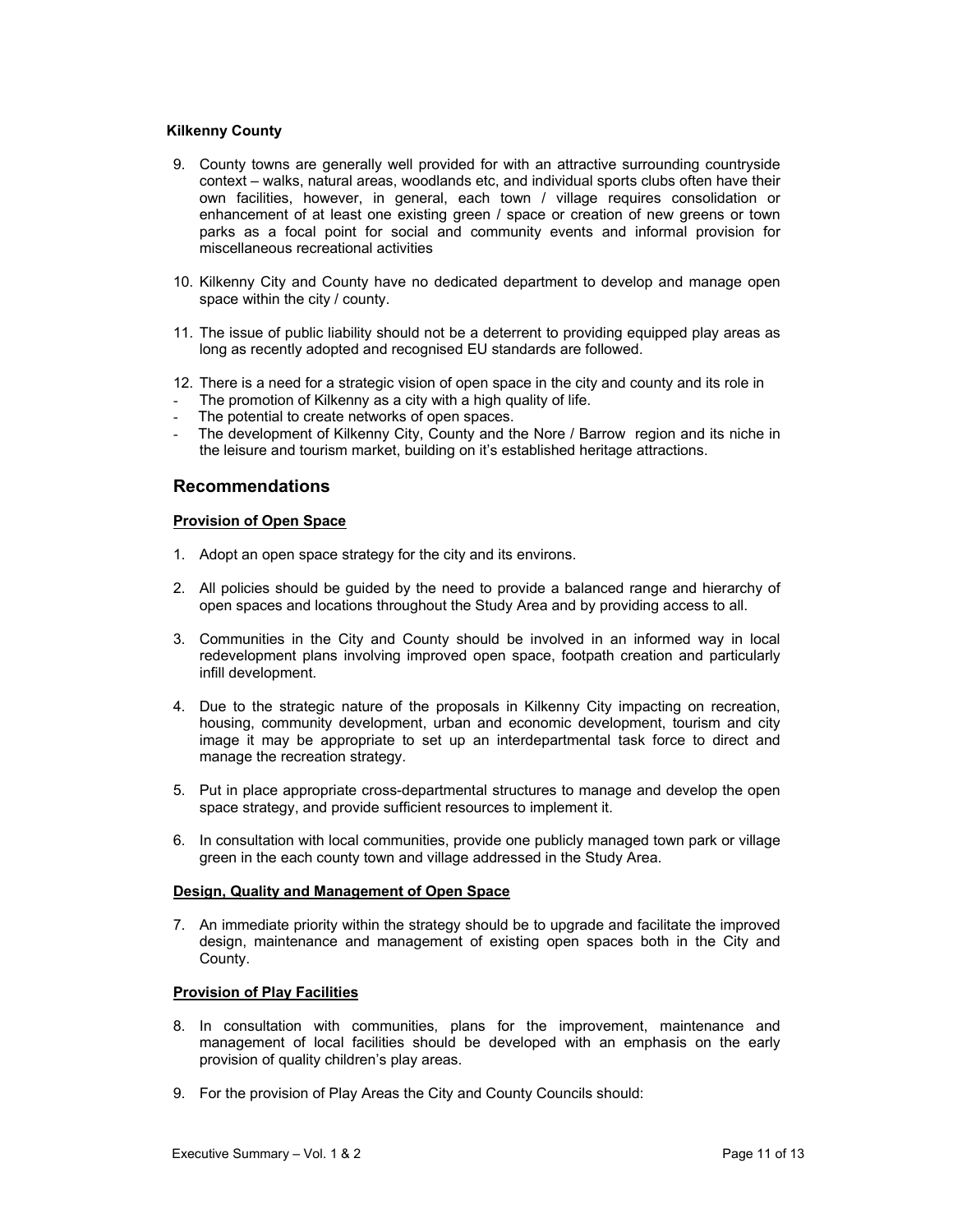- Adopt EU standard EN 1176 for the design and management of play area equipment.
- Be directly responsible for the control and management of the play areas unless by agreement with another agency.
- Should undertake weekly checks on play areas and equipment, carried out by suitably qualified employees.
- Remove all defective / dangerous equipment immediately and not reinstate until satisfactorily repaired.
- Maintain records of inspections including dates, personnel and qualifications of inspectors, and necessary actions taken.

#### **Resources**

- 10. The City and County Councils should seek to implement Sections 48 & 49 of the Planning and Development Act 2000, for the purpose of raising funds to, not only provide for, but to also fund the management and maintenance of these amenities. Funding may also be possible from other sources such as SEHB.
- 11. The Councils should consider whether to impose a flat rate development levy per house to go towards the provision of open space.
- 12. Where it is possible under these Sections, developers should provide a satisfactory level of open space on site in accordance with best practice including:
- The amalgamation of open space into useable units.
- Arrangements of housing to provide maximum surveillance.
- The enclosure of open space where it abuts a main road.
- The provision of equipped children's play areas.
- The protection of existing landscape features of merit.
- The provision of hard and soft landscape features, furniture and lighting as appropriate.
- 13. The clustering of open space in City and County areas with other leisure and sports opportunities to maximise usage, efficient use of capital and human resources and management e.g. the location of open space with sports centres.
- 14. The recognition of the social and cultural benefits of providing open space to capture available funds from non-traditional agencies e.g. Urban Woodland Schemes, Department of Tourism, Sport and Recreation.
- 15. The Councils should develop management, maintenance and access agreements with what is classified as private space with open access - schools, community run facilities, hospital or college / institutional grounds – to develop and realise the potential of these often quality and mature environments as informal passive recreational areas.

#### **Redesign and Redevelopment**

- 16. In the City and County consider the use of infill built development to reconfigure / structure open space in accordance with best practice for open spaces and urban design.
- 17. Such redevelopment coupled with public/private partnerships and further public investment should create additional resources to address the upgrade of open space within the City and County.

#### **Strategic Vision**

- 18. The existing River network has potentially established the basis for a network and links County with City, tourism features and existing recreation facilities.
- 19. Link the development of a green city and leisure facilities with tourism programmes and opportunities e.g the Nore Waterway Corridor and city centre initiatives such as the Batemans Quay. (Kilkenny, The Medieval City, in sitting in a beautiful, cared for, wooded, riverside environment).